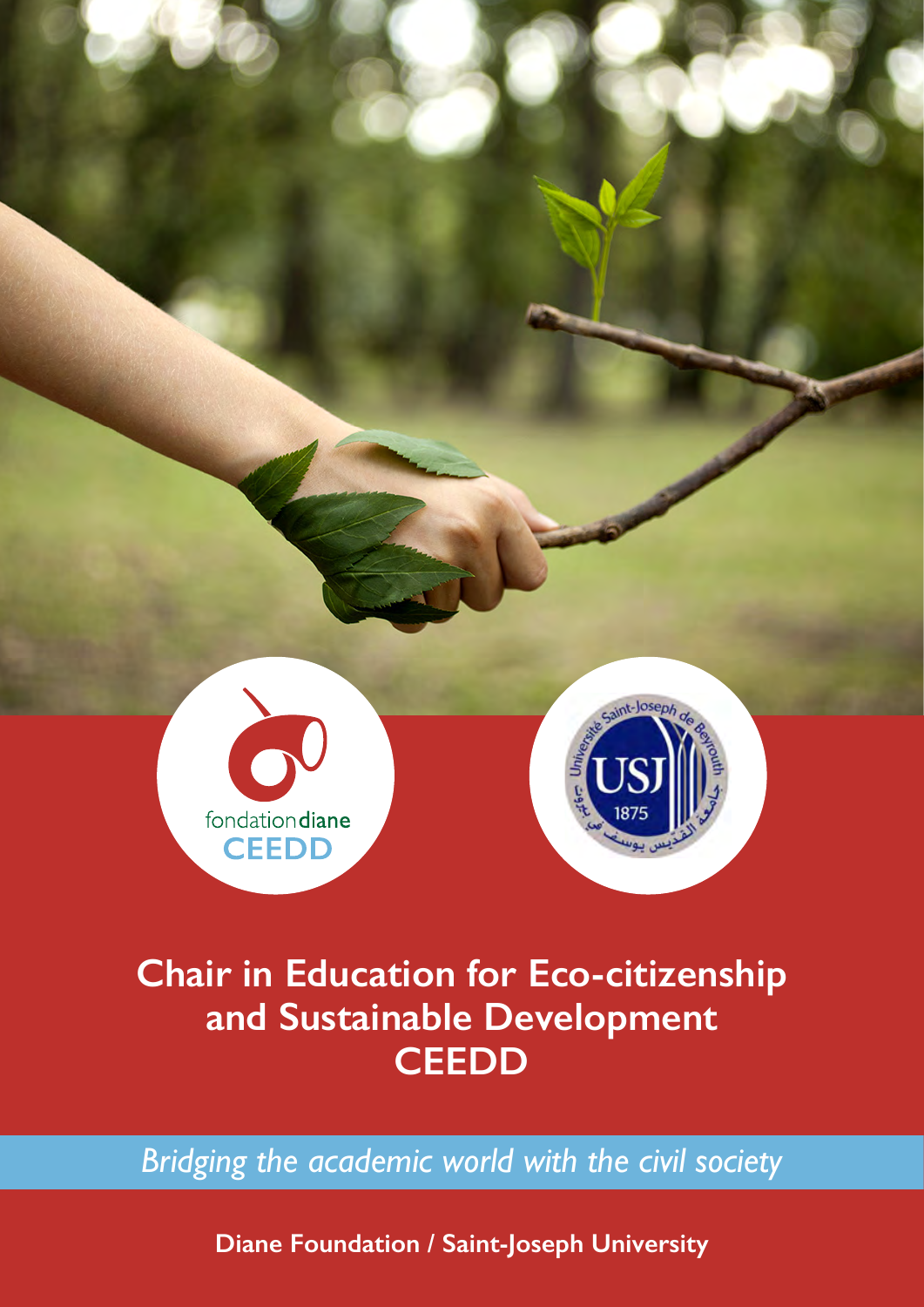



# Diane Foundation created CEEDD, Chair in Education for Eco-citizenship and Sustainable Development, on September 2015,

at the Saint-Joseph University of Beirut.

## *Eco-citizenship*

Individual or collective behavior of implementing key principles and instructions that aim at preserving the environment.

A conscious Eco-citizen is well aware that each of his daily actions may have an impact on planet Earth.

## *Sustainable Development*

An approach of economic development which main objective is to link economic and social advancement with environmental preservation, the latter being considered as a heritage that needs to be handed on to future generations.

*Sustainable* **Eco-citizenship**<br> **Eco-citizenship**<br> **Eco-citizenship CEEDD** 

*Our Chair is characterized by the close links it establishes between Eco-citizenship and Sustainable Development*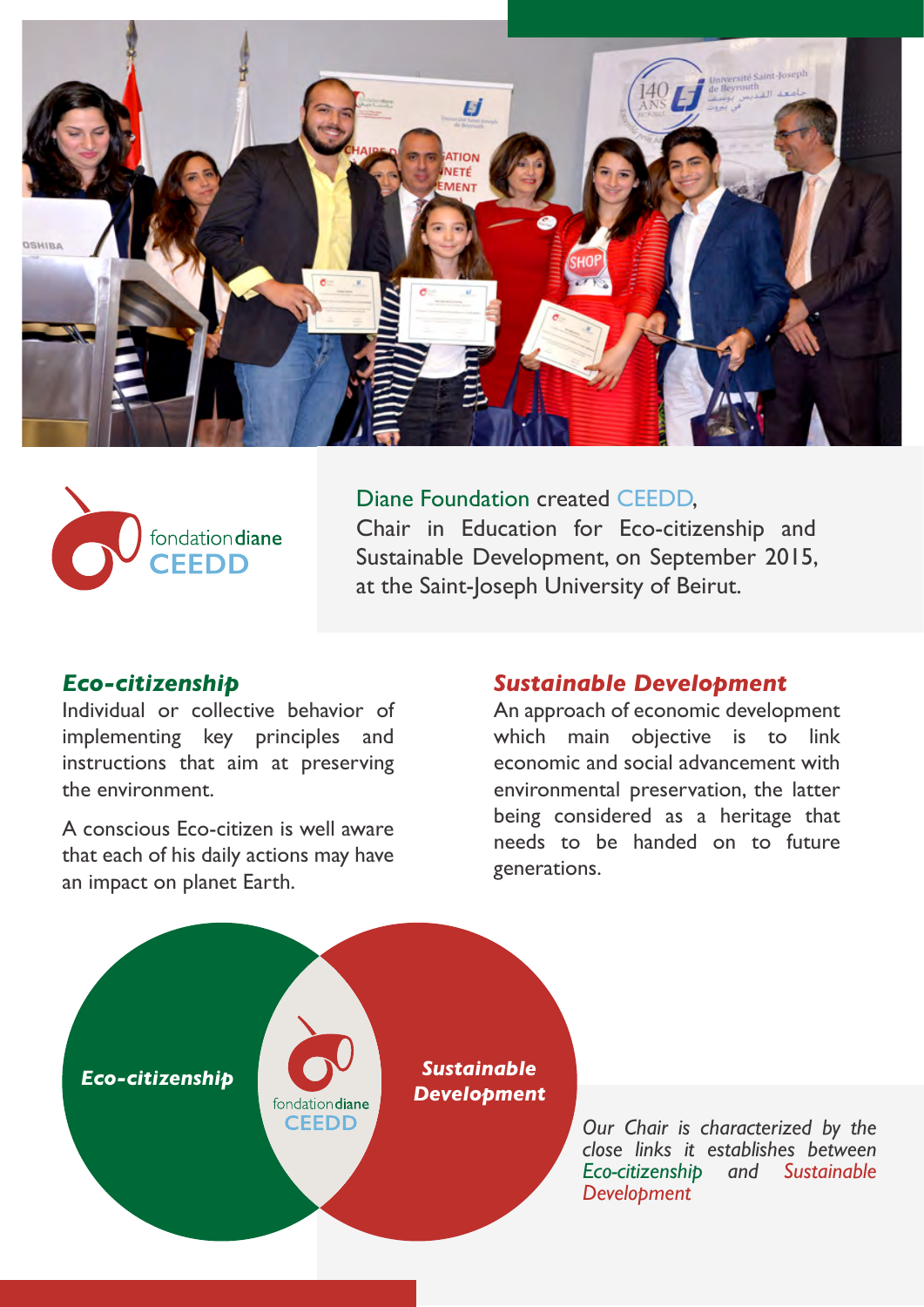## **OUR VISION**

To become an interdisciplinary platform of reference for **eco-citizen** awakening and education for **sustainable development**



# **OUR MISSION**

Committed to raise awareness, educate and produce knowledge around topics related to eco-citizenship and sustainable development, in order to enlighten citizens and co-responsible leaders, through **5 different intervention schemes:**



*1*

*2*

*3*

*4*

*5*

#### **EDUCATION / TRAINING**

**Continuous trainings** (Schools, Universities, NGOs and Municipalities) **Internships E-learning**



#### **AWARENESS**

**Seminars and Conferences Contests Citizen Café**



#### **RESEARCH**

**Scientific colloquia Scholarships: PhD and Masters degrees Publications**



#### **PROJECTS**

**Environmental and civic projects Impact assessments**



#### **COLLABORATION**

**National and international partnerships Steering of national meetings Coordination between stakeholders**